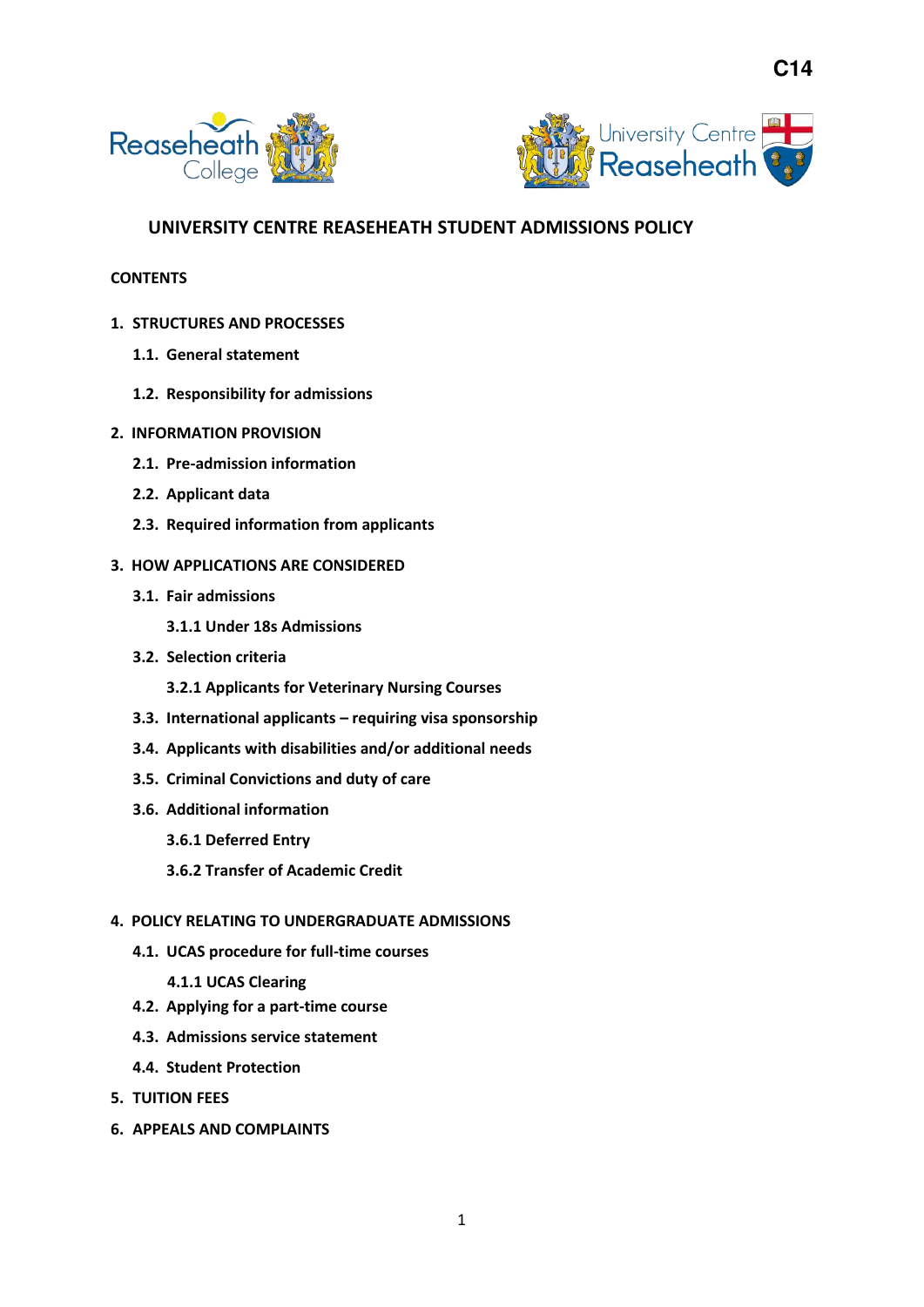#### **1. STRUCTURES AND PROCESSES**

#### **1.1 General Statement**

**Admission to University Centre Reaseheath (UCR)** is based on merit and based on ability to achieve and ensures equality of opportunity. UCR recognises the importance of admitting applicants to a course suited to their ability and aspirations and the selection process therefore takes account of all aspects of an application and not just an applicant's academic profile.

UCR endeavours to ensure that policies and procedures used to admit students are clear, fair, explicit and consistently applied and are compliant with relevant legislation and meet the expectations of the [QAA Quality Code for Higher Education: Admissions, Recruitment and Widening Participation.](https://www.qaa.ac.uk/en/quality-code/advice-and-guidance/admissions-recruitment-and-widening-access) 

UCR is committed to delivering an admission policy and practice that promotes fair admission and delivering a system that admits those with outstanding achievement and potential regardless of their background.

Equal consideration will be given to applications received by the main annual UCAS deadline  $(15<sup>th</sup>$ January). Late applications will be considered at the individual department's discretion and appropriate offers made if places are still available.

Please note that applications for BSc (Hons) Animal Behaviour and Welfare, and BSc (Hons) ABW Foundation Year, are outside of the scope of this policy and fall within the remit of the University of Cheste[r https://www1.chester.ac.uk/undergraduate/how-apply.](https://www1.chester.ac.uk/undergraduate/how-apply)

## **1.2 Responsibility for Admissions**

Admission to UCR is coordinated by UCR Registry and Academic Services, but Academic Course Teams are responsible for determining criteria for admission, such as required subjects and attainment levels. These decisions are made when a course is validated and reviewed on a regular basis. The UCR Admissions Team is responsible for making decisions regarding applications throughout the application cycle, providing they meet the deadline as per the service level agreement (as at 4.3 UCR Admissions Service Statement).

This policy is reviewed periodically to ensure that it is fit for purpose. The institutional lead for this policy is the Assistant Principal & Dean of Higher Education.

#### **2. INFORMATION PROVISION**

## **2.1 Pre-admission information**

UCR aims to provide clear, accurate and transparent information about its programmes, that are appropriate to the needs of prospective applicants, in both internal and external publications regardless of the medium (*i.e.,* printed, audio-visual, world wide web, etc.) to enable choices to be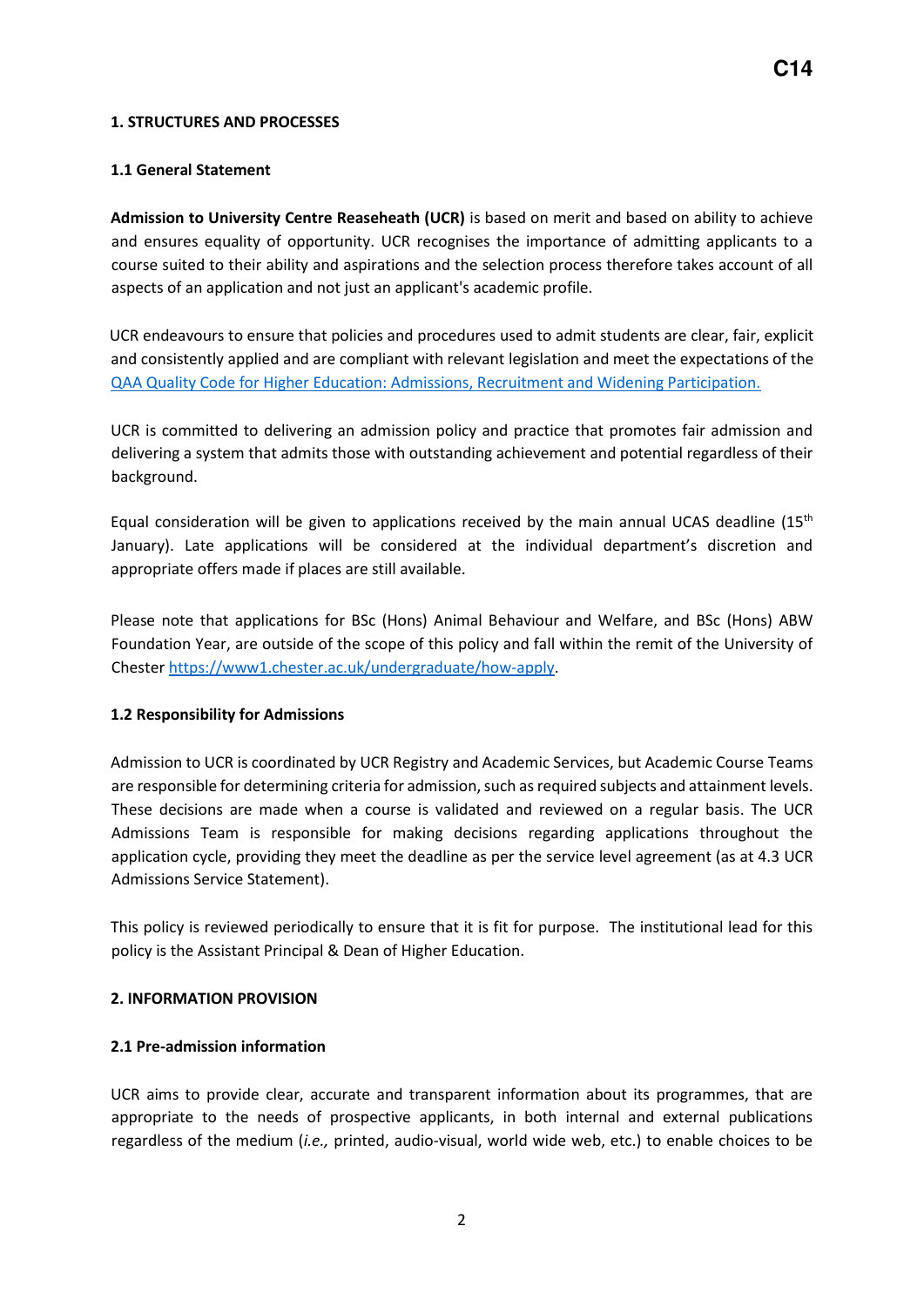made in an informed manner. The main sources of information provided to applicants prior to and on entry to a programme, including admissions requirements may be found:

- on the UCR website
- in the UCR prospectus
- in course leaflets
- on the University of Chester website
- on the UCAS website
- at UCR open and offer-holder events
- on UCR MS Teams pages

Any changes made to entry requirements post-publication of printed materials will be communicated to any affected students as soon as possible via an official letter and through the UCR website (and through UCAS where applicable). These sources should therefore be considered the most up-to-date and applicable.

UCR will inform prospective students, at the earliest opportunity, of any significant changes to a programme made between the time the offer of a place is made and registration is completed, and that they are advised of the options available in the circumstances.

## **2.2 Applicant Data**

UCR operates within the boundaries of the Data Protection Act 2018 and all data is held and processed in line with that legislation. Please see the UCR Data Protection Policy for more information, available on the UC[R](http://www.reaseheath.ac.uk/about-us/about-the-college/college-policies/) [website.](https://ucreaseheath.ac.uk/)

Applicant data is routinely analysed by UCR for many purposes, including institutional and statutory data returns, market research and planning teaching and learning to ensure that our delivery and resources are being utilised efficiently.

## **2.3 Required Information from Applicants**

UCR expects that an applicant, in line with the UCAS regulations where applicable, will provide full and accurate information to be considered for admission. If essential information required for the assessment of the application is missing, the applicant will be contacted with details of what is required and how to provide it. Only once an application is complete can it be fully considered. All applicants are advised to regularly check their emails following the submission of their application as this is the primary communication route used by the University Centre. Applicants should also ensure that they notify UCR of any changes to contact details immediately so that contact can be maintained throughout the application and enrolment process. Failure to provide any missing information will result in the eventual withdrawal of the application by the University Centre.

Full-time undergraduate applicants suspected of submitting, or found to have submitted, false information will be referred to UCAS. In the case of international applicants, details may also be passed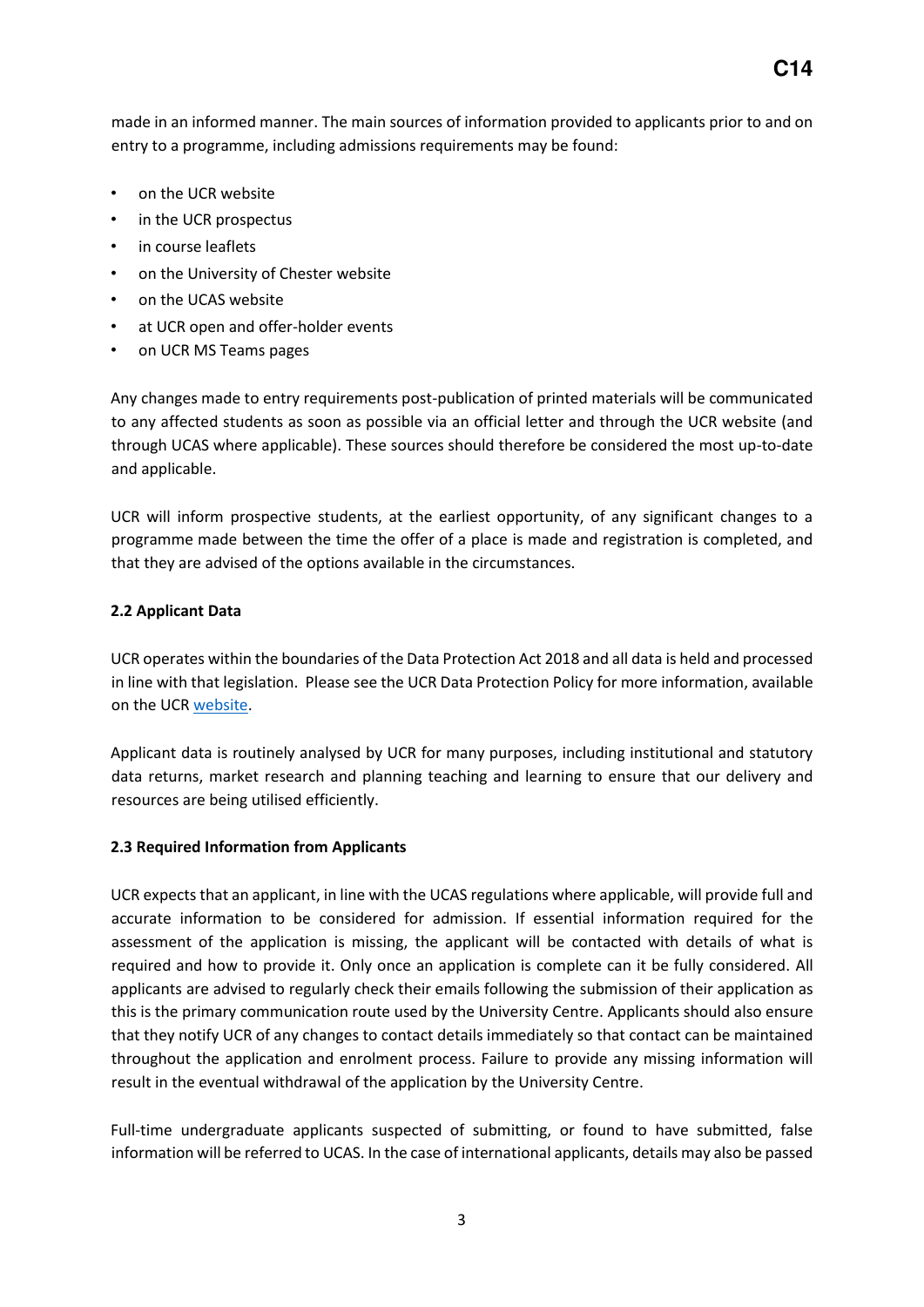to the United Kingdom Visas & Immigration Service (UKVI). UCR reserves the right to withdraw an offer of a place if it is believed that an applicant has submitted fraudulent information.

# **3. HOW APPLICATIONS ARE CONSIDERED**

## **3.1 Fair Admissions**

UCR seeks to broaden the pool of candidates at undergraduate level by raising awareness and expectations of prospective applicants in line with its Widening Participation Strategy, available on the UCR websit[e.](http://www.reaseheath.ac.uk/about-us/about-the-college/college-policies/) 

UCR recognises the principles of fair admission to higher education set out in t[he](http://www.spa.ac.uk/information/fairadmissions/) [Schwartz Repor](https://dera.ioe.ac.uk/5284/1/finalreport.pdf)[t an](http://www.spa.ac.uk/information/fairadmissions/)d in Chapter B2 of the QAA Quality Code for Higher Education. RHC Admissions practices are therefore characterised by the five principles of the Schwartz report which are, transparency, minimising barriers for entry, selecting for merit, potential and diversity, professionalism and using methods that are reliable and valid.

Similarly, UCR upholds its admissions practices in line with UCAS guidance.

# **3.1.1 Under 18's Admissions**

UCR may offer undergraduate admissions to applicants under the age of 18 if they meet all other entry requirements. For applicants who may be under 18 at the point of entry onto a programme of study, applications would be treated on individual basis. However, it is important to note that upon enrolment under 18 students would fall under the college safeguarding protocols. Further queries regarding under 18 admissions can be discussed with the admissions team on [ucradmissions@reaseheath.ac.uk.](mailto:ucradmissions@reaseheath.ac.uk)

# **3.2 Selection Criteria**

Applicants are advised to check information on course specific entry requirements which are published on UC[R website.](http://www.reaseheath.ac.uk/higher-education/courses/) 

In considering applications, UCR is interested in an applicant's academic achievements to date, predicted academic achievement and any other evidenced information that demonstrate an applicant's ability to pursue the course for which they have applied.

In determining an applicant's suitability for a course, the Admissions Team and Programme Leader will consider a range of information, including:

- (i) the applicant's potential to succeed in the selected programme of study.
- (ii) actual or expected academic or professional qualifications and grades (including English Language qualifications where required).
- (iii) relevant work or other experience.
- (iv) the applicant's own statements of interest in the programme, their motivation for study, reasons for applying for the course and their career aspirations.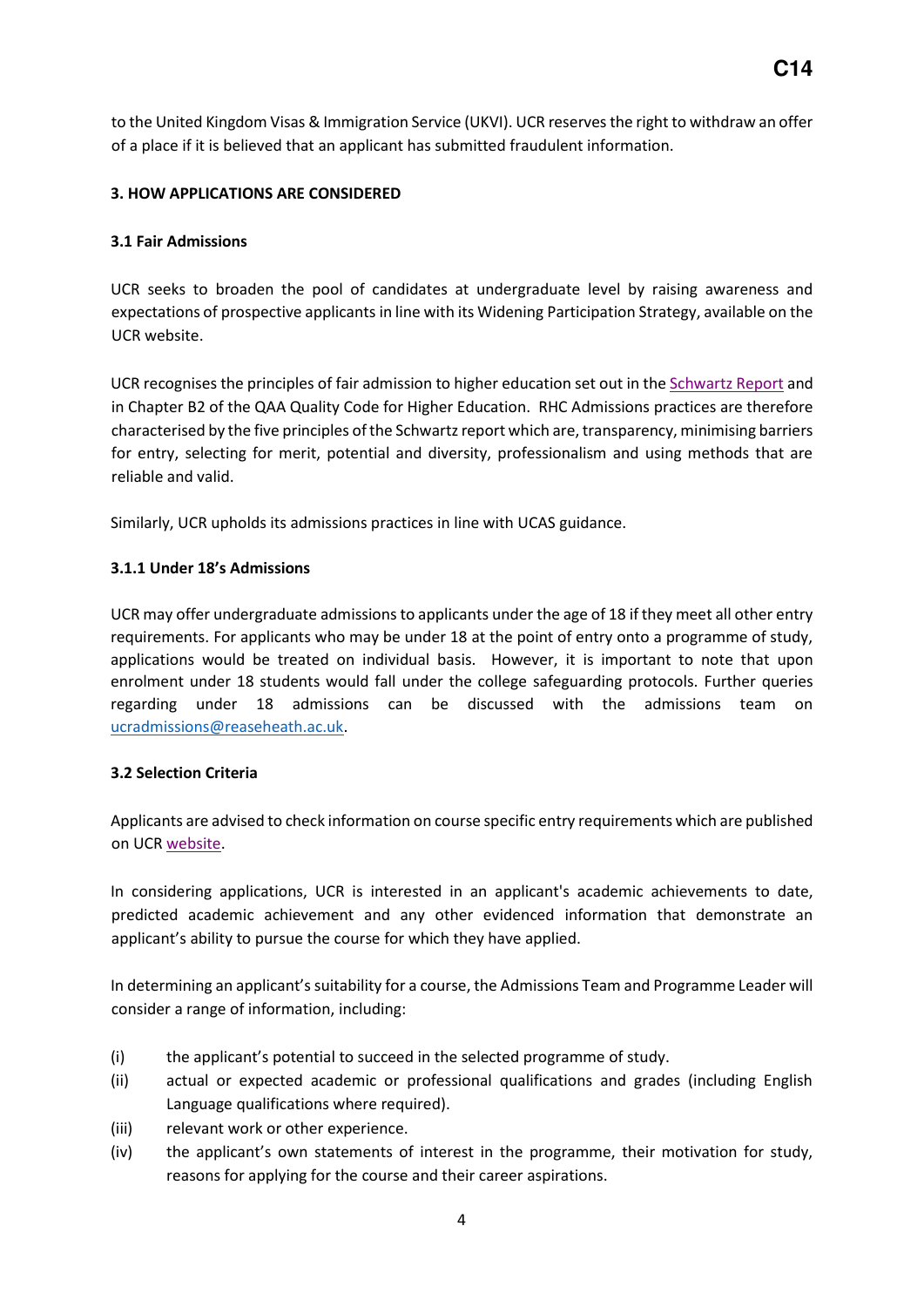- (v) references (usually academic, but also professional where relevant to the proposed programme).
- (vi) in some instances, an interview which is used to explore the applicant's understanding of, and interest in, the relevant course of study and associated employment sectors.

For those courses that require an interview, it is the Academic Course Teams who are responsible for interviewing applicants. The medium for which will be clearly communicated with the applicant at invitation. The decision on whether to offer a place is made considering performance at interview and their application.

# **3.2.1 Applicants for Veterinary Nursing Courses**

UCR is required to comply with guidance produced by the Royal College of Veterinary Surgeons (RCVS) regarding the admission of students to its Veterinary Nursing courses and their fitness to practise and study on an accredited course.

The RCVS is a 'professional regulatory body' which sets out its own competence standards. This means that a professional standard is applied equally to all applicants to ensure they are competent and able to perform in the role of a Veterinary Nurse in the interests of safety for patients, the public and the applicant themselves.

In addition to the published academic and vocational entry requirements, the UCR must consider if the applicant has a disability or long-term illness which could prohibit them from being able to practise as a veterinary nurse. UCR is required to consider not only the applicant's ability to complete the course, and the professional standards within it, but also the employment prospects of the applicant as a veterinary nurse once the course is completed.

Whilst UCR is committed to making 'reasonable adjustments' for students, it must ensure that these adjustments do not exceed what would be also be considered reasonable within a veterinary practice workplace.

For further information please see the [Reaseheath Fitness to Study and or Practice Policy.](https://ucreaseheath.ac.uk/wp-content/uploads/2020/11/G19-Fitness-to-Study-and-or-Practise-Policy-FE-HE-and-Apprenticeships-002.pdf)

## **3.3 International applicants requiring visa sponsorship**

Applications are welcome from international applicants and they too should make a formal application through UCAS. Qualifications will be checked against the UK National Information Centre International comparison database (previously NARIC) to determine their equivalency and suitability for entry against the published UK entry requirements. Applicants will be asked to provide information as evidence of qualifications achieved and where this is not in English, translated documents will also be requested. Applicant's will be required to have a level of English Language ability to meet UCR minimum requirements and those of the Home Office. Applicants will be asked to attend an interview, normally via a video call platform, so that UCR can assess their suitability for the course, the University Centre, and the UK. They may also be subject to other non-academic offer conditions which are determined by the policies of the UK Visas and Immigration (UKVI) department of the Home Office, where such is required for the University Centre to fulfil its Student Route visa sponsorship obligations, as opposed to solely academic and vocational requirements for admission onto the course.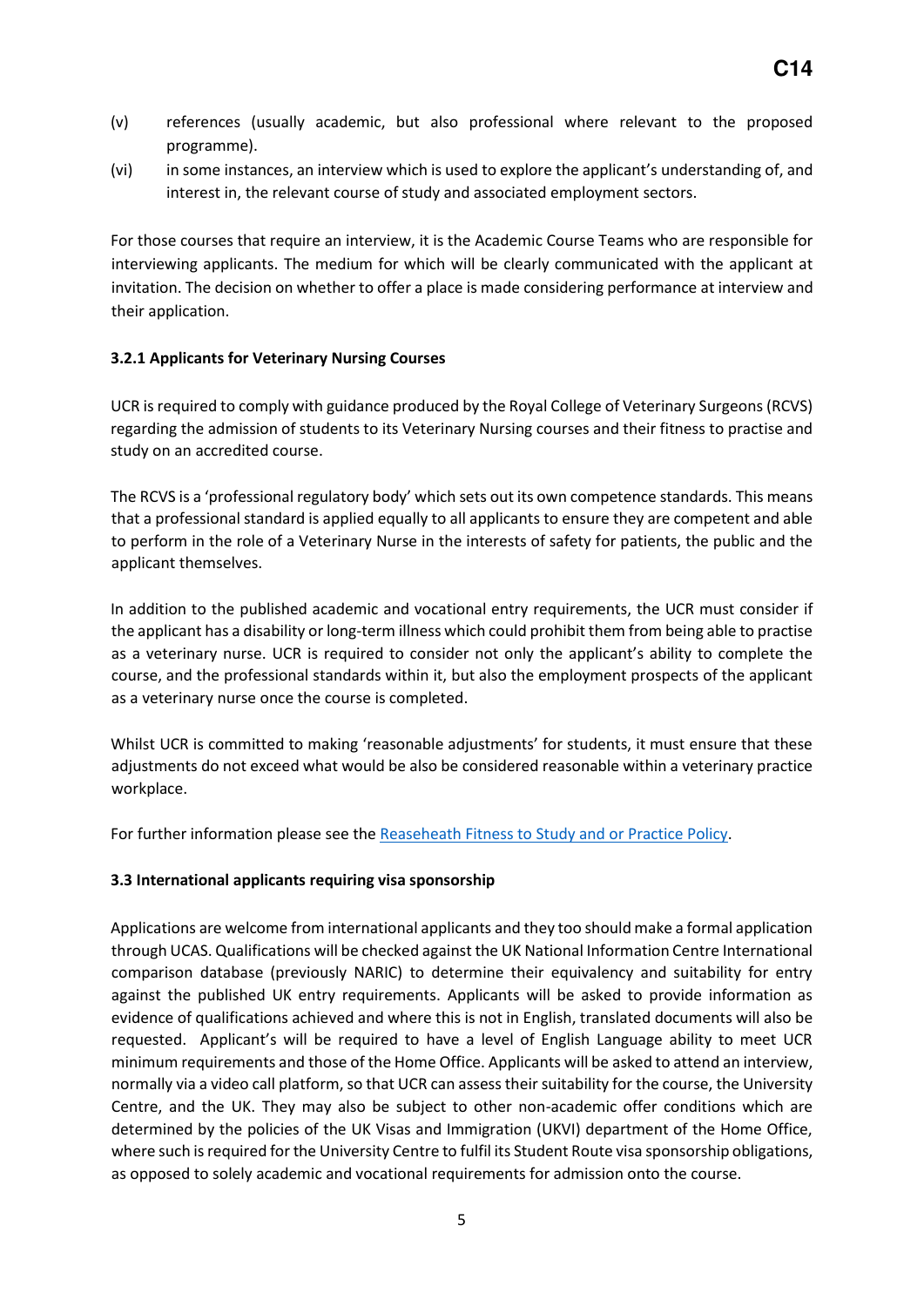International applicants are also required to pay a deposit of £3500 or provide evidence of suitable financial sponsorship to the University Centre before they can be issued with a Confirmation of Acceptance for Study (CAS) for visa application purposes.

The University Centre will also be required to make thorough checks on their immigration history, monetary funds available and qualification history to ensure that it is able to make an offer to an applicant within UKVI visa sponsorship rules. These rules are subject to change at any time and these changes are beyond the control of UCR.

UCR will be required to share personal information with UKVI to facilitate the visa application process. Information about visa sponsored students, post-enrolment, may also be shared with UKVI, in fulfilment of the University's visa sponsorship obligations.

Students from the EU, who arrive in the UK from 1st January 2021 will also become subject to the above.

While applicants are permitted to use agents to help them with their application, the Admissions Office will only deal directly with the applicant.

#### **3.4 Applicants with disabilities**

UCR welcomes applications from students with learning difficulties and disabilities, such as dyslexia, dyspraxia, autism, mental health concerns and physical need.

It is very important, however, that applicants with a disability make this known to UCR on their applications so that reasonable adjustments can be considered.

Applicants with disabilities are asked to make this known via their application forms (UCAS for fulltime and UCR application form for part-time) so that UCR can initiate a discussion about how to ensure an applicant's health and safety and enable their academic success. It may be suitable to arrange a meeting to discuss the needs and requirements of the applicant to allow for preparations of any reasonable adjustments to be made.

The UCR Support Team will make initial contact with applicants to identify the support that the applicant may need to access their chosen course. The team will advise and guide applicants through the Disabled Students Allowance (DSA) applications process.

Students that have received additional learning support (ALS) at Further Education and require it to carry on into Higher Education are advised to submit all evidence regarding their support arrangements to the UCR Support Team. This includes but is not limited to exam access arrangements. The UCR Support Team will be able to give advice and guidance regarding any further assessments or evidence needed before you start your course. Submitting this evidence or arranging a further assessment may result in reasonable adjustment recommendations being made. Specialist support and equipment may be funded by the Disabled Students Allowance (DSA) which the student must apply for via their funding body.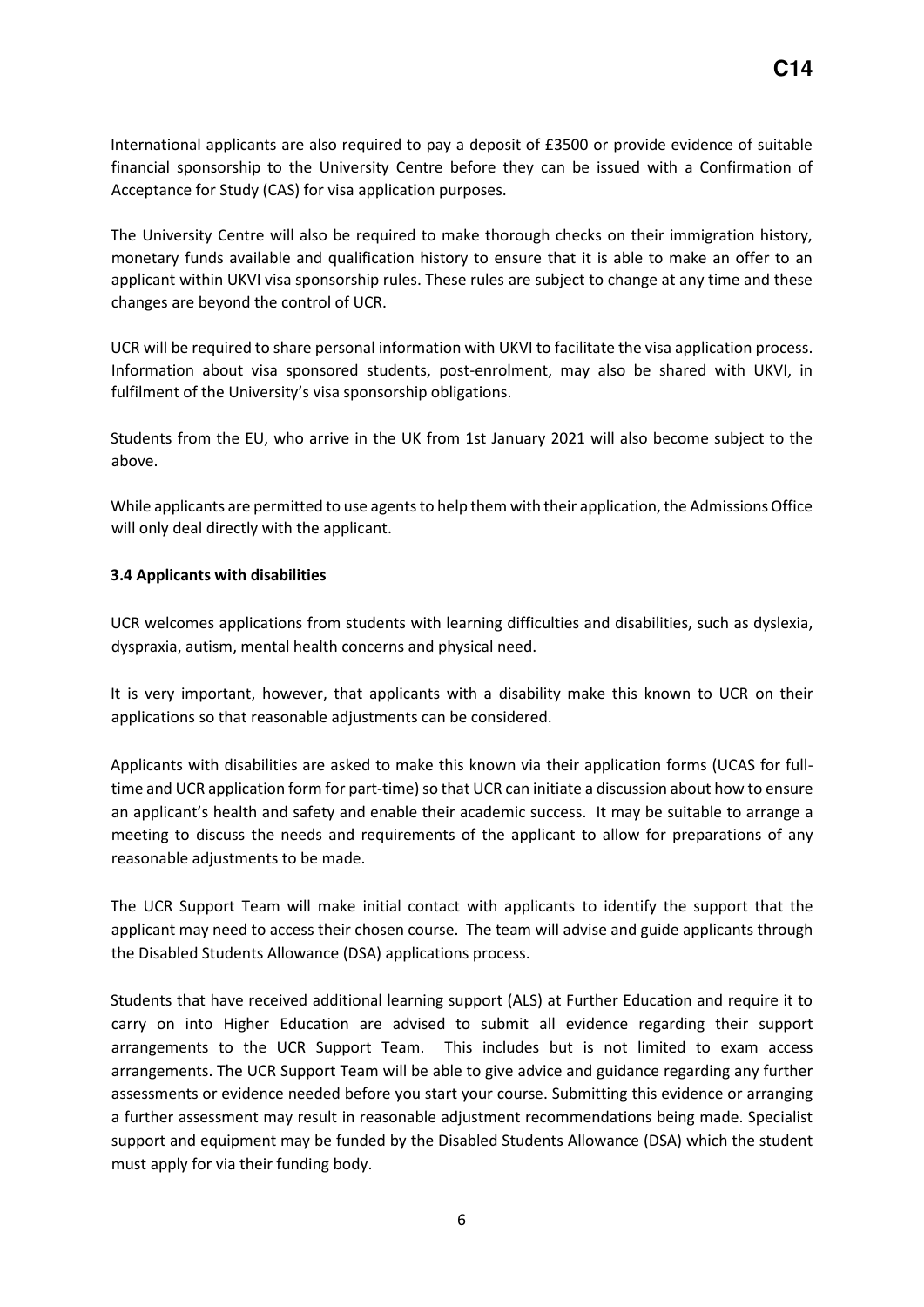Students are reminded that in all instances, it is the student's responsibility to arrange their learning support.

The requirements of the Equality Act 2010, Race Relations (Amendment) Act 2000 and the Special Educational Needs and Disabilities Act 2001 were considered when writing this policy.

## **3.5 Criminal convictions and duty of care**

An applicant should disclose all unspent convictions and all convictions prior to applying by contacting the UCR Admissions Team at [UCRAdmissions@reaseheath.ac.uk.](mailto:UCRAdmissions@reaseheath.ac.uk) Any applicants who proceed to enrolment will also be asked to disclose any criminal convictions at the point of enrolment.

Having a criminal conviction will not necessarily prevent an applicant from gaining admission to UCR. In reaching decisions on those with criminal convictions, UCR will consider not only its own responsibilities and duties to the academic community at large but also the safety and well-being of the individual and its ability to provide any appropriate support arrangements.

The test UCR will use is whether any criminal conviction disclosed by an applicant gives reasonable grounds for considering that the admission of the individual: (a) poses a real threat to the safety or property of staff, students, visitors, those coming into contact with the applicant during their studies or others involved in college business; or (b) would be contrary to the law or to the requirements of any relevant professional or other regulatory body in accordance with the UCR safeguarding policy.

UCR has a 'duty of care' to students, staff, and visitors. It considers that this duty is both 'moral' – our general responsibility to promote the welfare of our students and staff – and 'legal', in the form of a duty to take appropriate steps to protect students, staff and visitors. To ensure we maintain this 'duty of care' UCR will not admit students who may pose a significant risk to any of these individuals.For more details, please see the Safeguarding Adults Policy and the Young Person Safeguarding Policy, both available on the College [website.](https://www.reaseheath.ac.uk/about-us/college-policies/)

# **3.6 Additional information**

# **3.6.1 Deferred Entry**

UCR recognises the advantages that some undergraduate students can gain from a gap year, and therefore welcomes applications for admission for the following year. UCR also understands that an applicant's personal circumstances may necessitate a change to his or her intended year of entry. Admissions tutors will consider deferred applications using the same selection process as for applicants for the current year. A successful applicant will receive correspondence from UCR, but UCR will normally only defer an offer of a place for one year. Applicants wishing to defer a place for a second year will be required to submit a new application.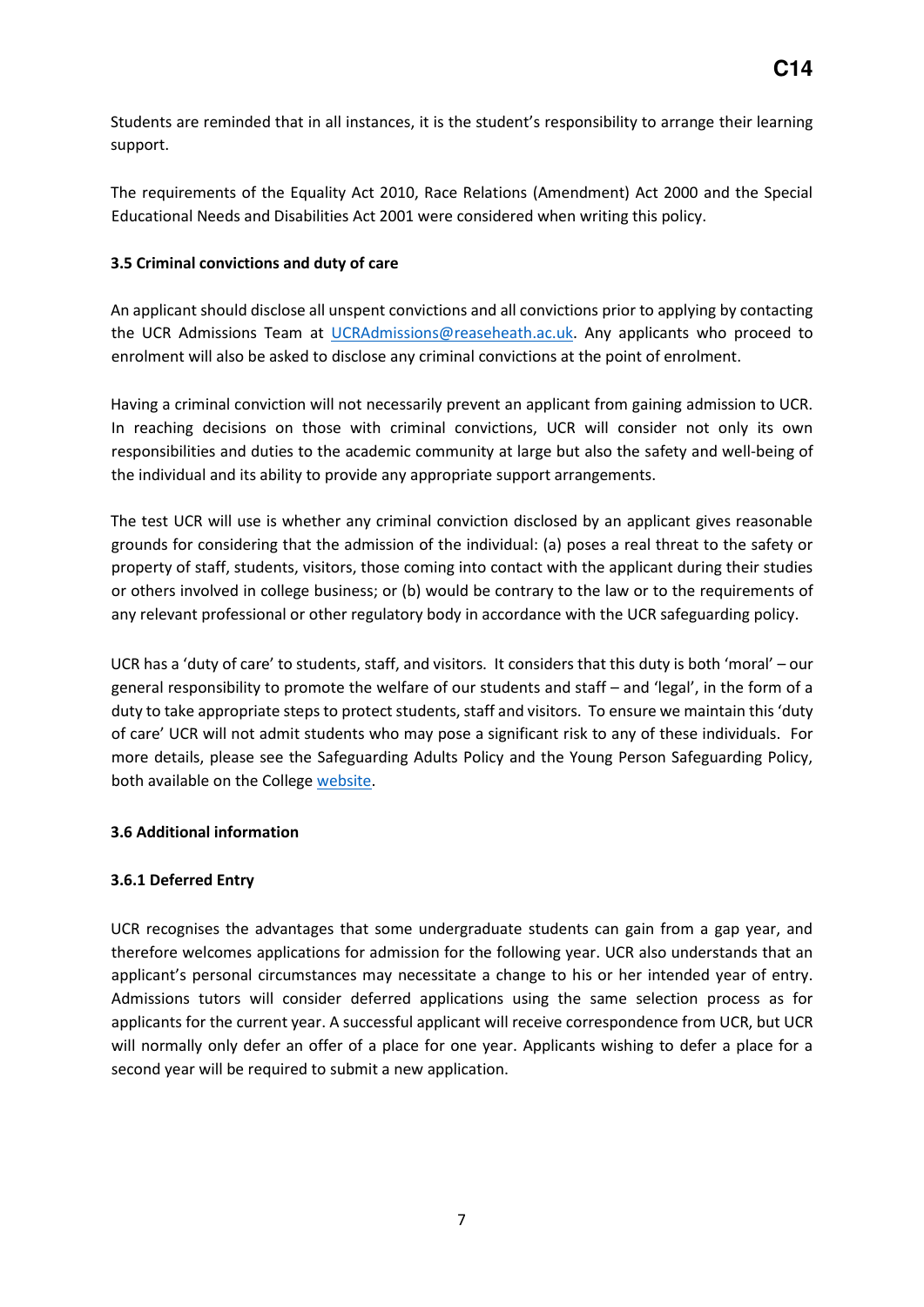# **3.6.2 Transfer of Academic Credit**

Transfer and acceptance of prior academic credit is at the discretion of UCR and is determined by the guidelines of the awarding body or validating institution.

- Programmes validated by The University of Chester operate Accreditation of Prior Certificated Learning (APCL) where an applicant may have previously gained academic credit for relevant modules or programmes at an appropriate level or Accreditation of Prior Experiential Learning (APEL) which is where an applicant may gain academic credit for significant work experience within the relevant associated industry for the programme of student applied for.
- Higher National Programmes accredited by Pearson BTEC have a Recognition of Prior Learning (RPL) scheme.

Enquiries regarding transfer of academic credit should be directed to the UCR Admission Team [\(UCRAdmissions@reaseheath.ac.uk\)](mailto:UCRAdmissions@reaseheath.ac.uk)

# **4. POLICY RELATING TO UNDERGRADUATE ADMISSIONS**

## **4.1 UCAS procedure – Full-time programmes**

All applications for full-time undergraduate programmes should be made through t[he Universities and](http://www.ucas.com/)  [Colleges Admissions Service \(U](http://www.ucas.com/)CAS).

Equal consideration will be given to applications received by the main annual UCAS deadline (normally 15<sup>th</sup> January). Late applications will be considered at the discretion of UCR, and appropriate offers made if places are still available.

An applicant will receive notification of UCR's decision on their application electronically via UCAS and electronically by email from UCR. If the applicant is to be made an offer of a place, they will receive details of any conditions of entry that they are expected to meet and the associated deadlines for such conditions to be satisfied in order to confirm their place; it will detail the first year tuition fee (or provide an indication of the likely figure if the fee has not yet been set) and it will provide details of how this, should they accept it, forms a contract between themselves and the University.

An applicant will be expected to respond via UCAS. Any deadline for reply and the method for responding will be indicated by UCAS. Applicants are advised to read the offer email in full and ensure that they understand it before they make any decisions.

UCR will confirm an applicant's place on a programme when they meet all the conditions set out in their offer within the timescale stated in the offer. For most applicants this 'confirmation' period takes place when the final entrance qualifications are released (usually in August). Most results will be sent to UCR through UCAS but in instances where this is not the case it is the responsibility of applicants to notify the UCR of any examination results required as part of their offers. The University Centre reserves the right to refuse admissions to applicants who have not met the minimum entry requirements or who cannot meet the academic, vocational, or other requirements as detailed in the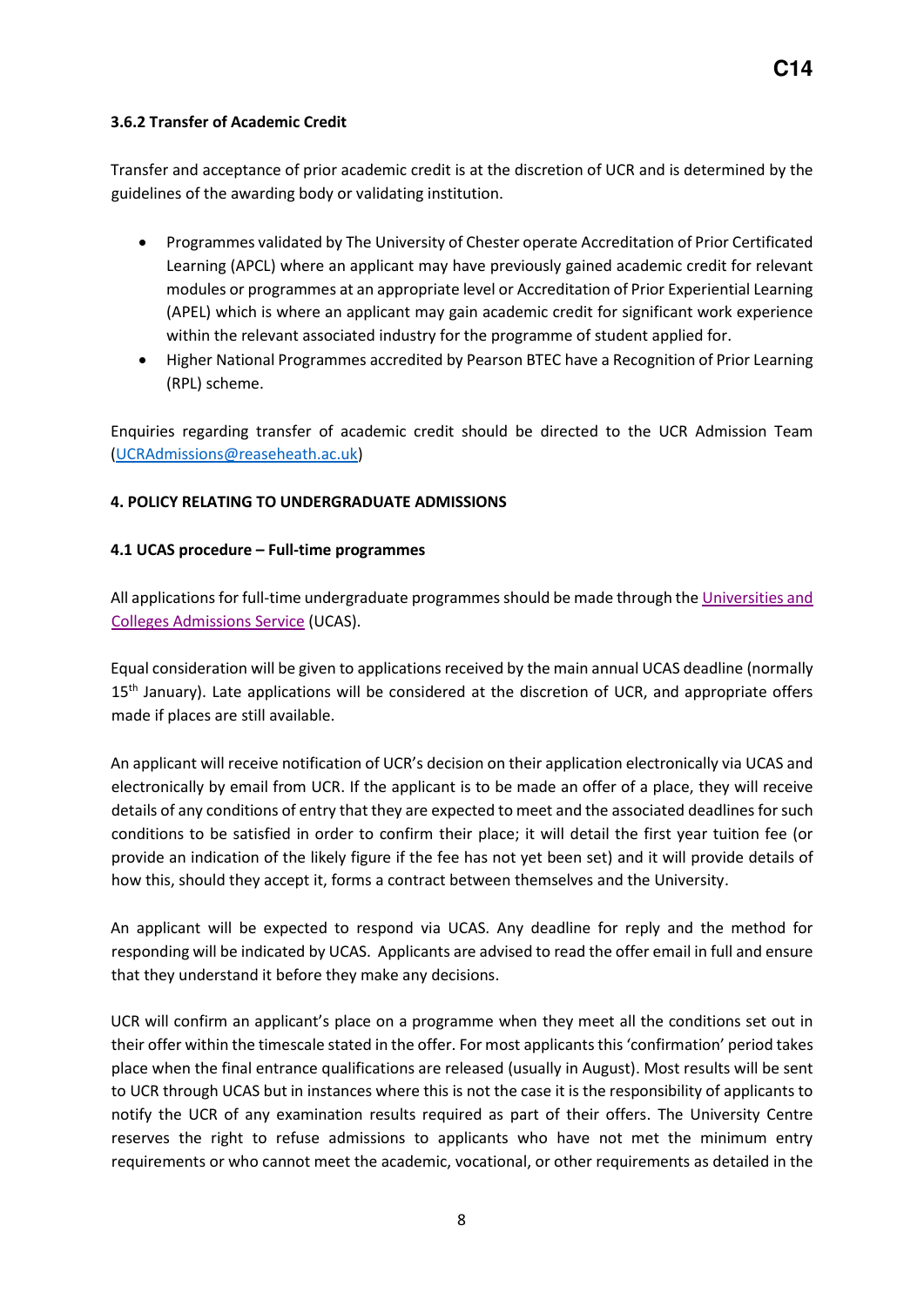original course offer. Attempts will be made to offer an alternative course where appropriate, subject to places being available. UCR will send all successful applicants' confirmation of their place on the programme, as well as information concerning, enrolment (including requirements to complete an enrolment agreement and student contract), induction, and activities to help them settle in during the first few weeks of term. This information may be sent in hard copy or by electronic means. Enquiries regarding pre-entry information should be sent to UCRAdmissions@reaseheath.ac.uk.

# **4.1.1 UCAS Clearing**

UCR actively participates in the UCAS Clearing period, by taking enquiries from and offering places to suitably qualified applicants who have either not applied for, or secured, a place during the main admissions cycle. Any verbal offers of places made over the telephone, based on information provided, during this period are made based on trust in the accuracy of that information. Accordingly, all information provided by the applicant will be thoroughly checked with official copies of supporting documents, as requested, where necessary. Where these checks cannot corroborate the information which the applicant has provided, the offer of the place will be withdrawn.

## **4.2 Applying for a part-time course**

Part-time applications go directly to UCR and not through UCAS. Applicants can find the application form online on th[e](http://www.applicationform.reaseheath.ac.uk/webenrolment.aspx?page=~%2fwebcontrols%2fsearch.ascx) [UCR Website.](https://ucreaseheath.ac.uk/)

An applicant will receive notification of UCR's decision on their application electronically by email from UCR. If the applicant is to be made an offer of a place, they will receive details of any conditions of entry that they are expected to meet and the associated deadlines for such conditions to be satisfied in order to confirm their place; it will detail the first year tuition fee (or provide an indication of the likely figure if the fee has not yet been set) and it will provide details of how this, should they accept it, forms a contract between themselves and the University. Applicants are advised to read the offer email in full and ensure that they understand it before they make any decisions.

UCR will confirm an applicant's place on a programme when they meet all the conditions set out in their offer within the timescale stated in the offer. It is the responsibility of applicants to notify UCR of any examination results required as part of their offers. The University Centre reserves the right to refuse admissions to applicants who have not met the minimum entry requirements or who cannot meet the academic, vocational, or other requirements as detailed in the original course offer. UCR will send all successful applicants' confirmation of their place on the programme, as well as information concerning, enrolment (including requirements to complete an enrolment agreement and student contract), induction, and activities to help them settle in during the first few weeks of term. This information may be sent in hard copy or by electronic means. Enquiries regarding pre-entry information should be sent to UCRAdmissions@reaseheath.ac.uk.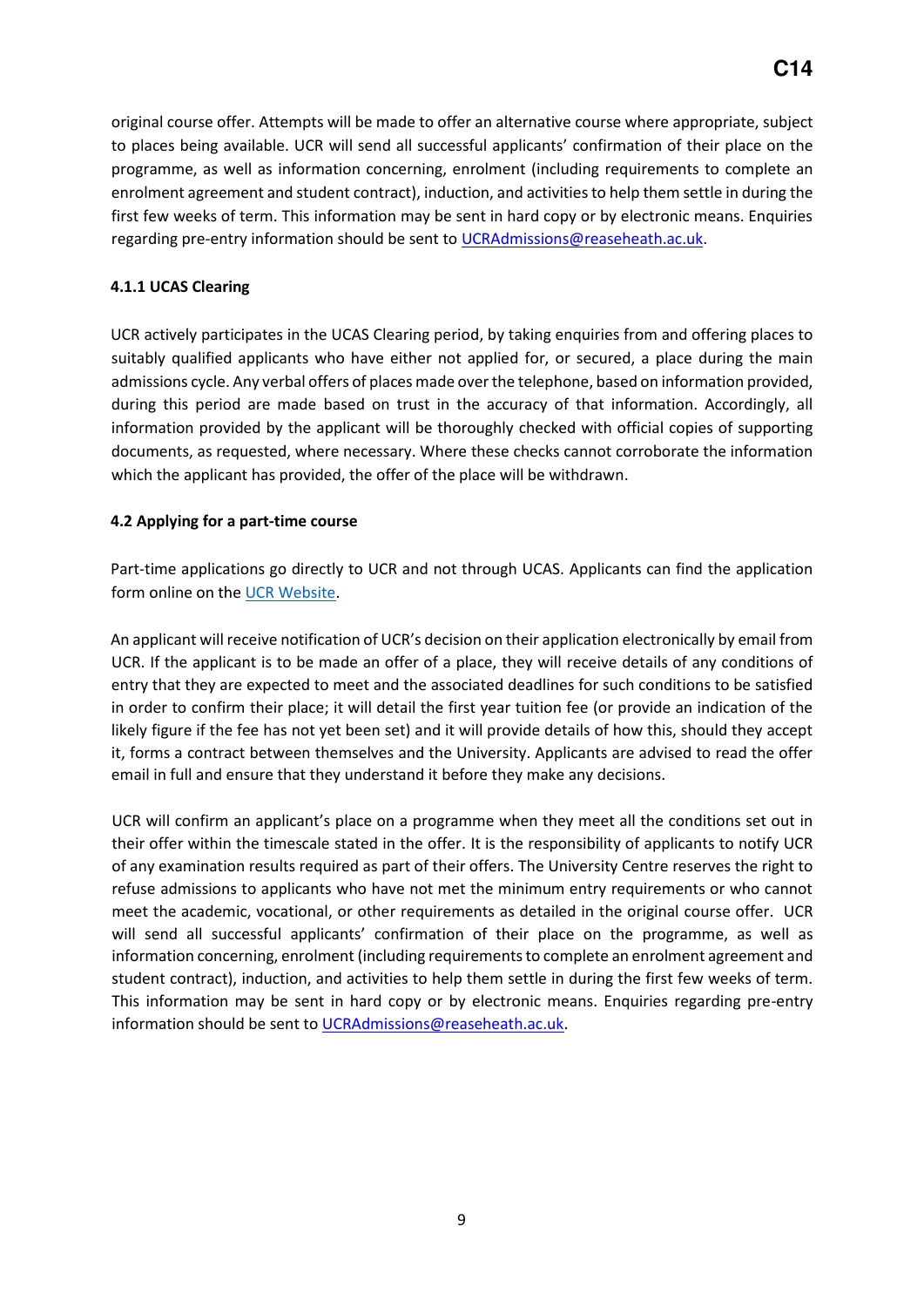## **4.3 Admissions Service Statement**

Once an application is received, UCR will assess the information provided and will typically respond within ten working days.

Applicants may be contacted by phone or email if further information is required to appropriately assess their application.

Applicants will receive information about the next available opportunity to visit UCR, where they will be able to tour the campus facilities and meet members of staff to talk about any courses of interest. All course open events and virtual open events are listed on th[e visit pages](https://ucreaseheath.ac.uk/visit/) [of](http://www.reaseheath.ac.uk/college-events/) UCR website.

Feedback will be provided for unsuccessful applicants via UCAS, and further information can be provided upon request by letter or e-mail (this can be requested by contacting [UCR@reaseheath.ac.uk.](mailto:UCR@reaseheath.ac.uk)

# **4.4 Course information, changes, or closure**

Applicants should note the points in Section 2, Paragraph 2.1, 'Pre-admission information', regarding UCRs commitment to ensuring accuracy of course information.

UCR will communicate changes to the availability of its advertised courses as soon as possible to minimise any impact for individual applicants. If applications for a course are such that there is a risk that it may not run, applicants will be contacted regularly, during the UCAS cycle, so that they have all the information they need to make an informed decision about their application. A decision will be made as soon as possible about whether a course will run but no later than five working days after clearing opens. This decision will be made by the Assistant Principal and Dean of Higher Education. If a course does not run, UCR will assist affected applicants in identifying similar programmes of study, both internally and externally. Applicants should be mindful that UCR will not coordinate an application to another provider but will give advice.

## **5. TUITION FEES**

Tuition fees are reviewed annually and are published on UCR website. The level of tuition fees charged to a student is governed by UK legislation, which states that some students may be charged a higher level of fees than those who are classed as UK Home students. This will be communicated to an applicant in writing in their offer letter/email.

In most cases, the information provided on the application form is sufficient for UCR trained staff to determine the appropriate fee status. If more information is required from the applicant, or the applicant has a query over the assessment made, more information may be requested.